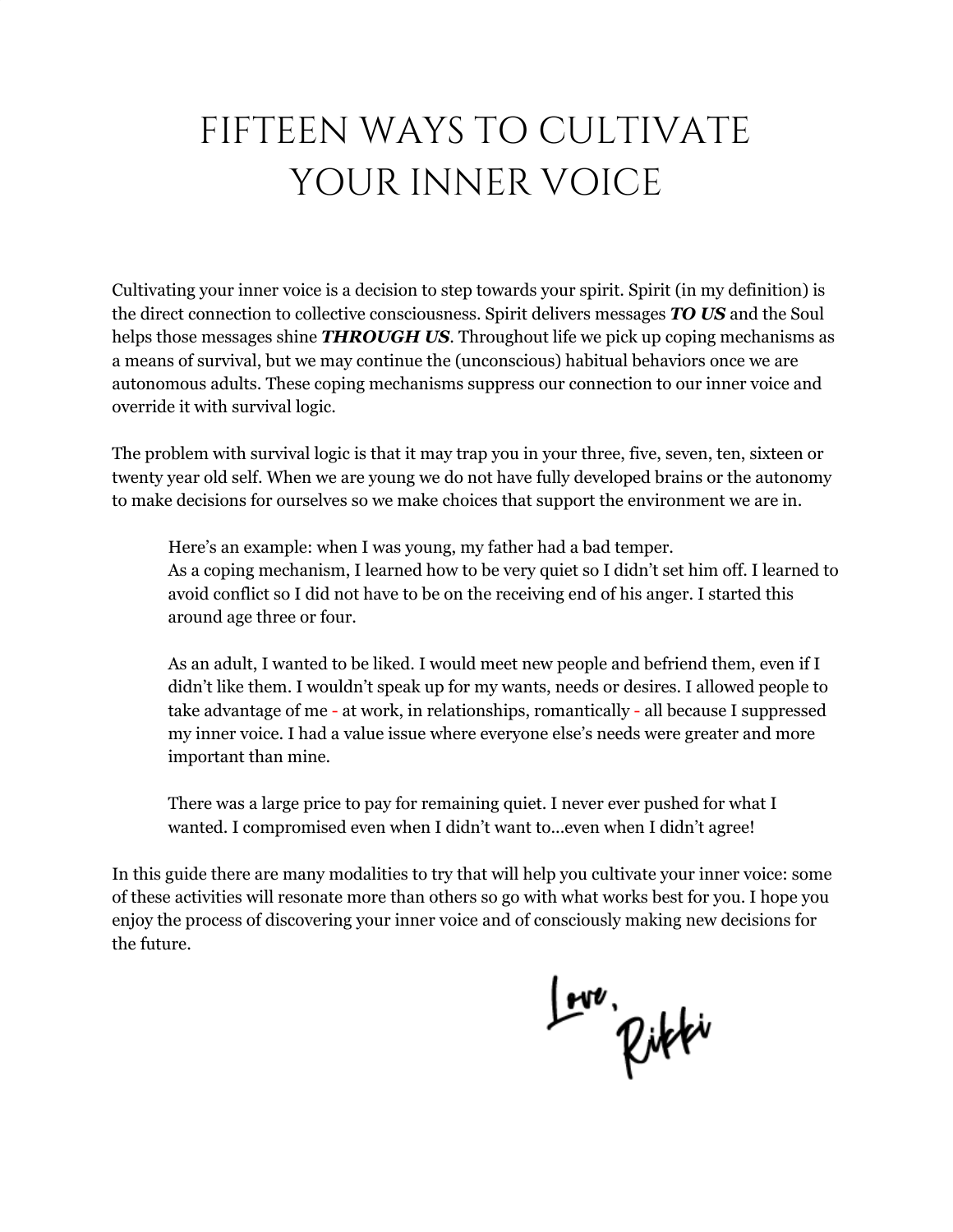## **1. GUIDED MEDITATION:**

Meditation is the practice of unplugging your mind and allowing yourself to observe how you are breathing, the sensations of your body and the frequent impulses of your mind. In my experience, meditation is the most significant tool that we have to cultivate the inner voice because it is an intentional space of quiet.

Prompt: Mastering meditation, like anything else, is about practice. Start small: try doing guided meditation for five minutes. Over time, gradually work up to twenty minutes. After that, explore different styles, such as seated meditation, until you find one that works best for you.

#### **Two apps that can help get you started:**

- Meditation Studio
- Calm
- Insight Timer

## **2. CREATIVITY:**

Creativity is everywhere and in everything, but most of us are so busy going from one task to the next that we do not have time to create for the sake of creation. The more we ignore or suppress the creative impulse, the less it shows up. The more we act on the creative impulse, the more creative we become.

Making time and space for this practice allows our soul to express itself. When the soul is given the time and space to express itself we find immense relief. Our parasympathetic nervous system is activated and we can attune to what is happening inside. Wood working, building, singing, painting, dancing, baking, cooking, sewing, gardening, *you name it*…

Prompts to find your way back to creativity:

- 1. When I was young, what were my favorite ways of expressing myself?
- 2. When did I give them up?
- 3. If I were to pick up a new mode of expression (that does not include an electronic device), what would I be interested in?
- 4. What are some of the ways I avoid being creative?
- 5. What excuses do I make to avoid making time for myself?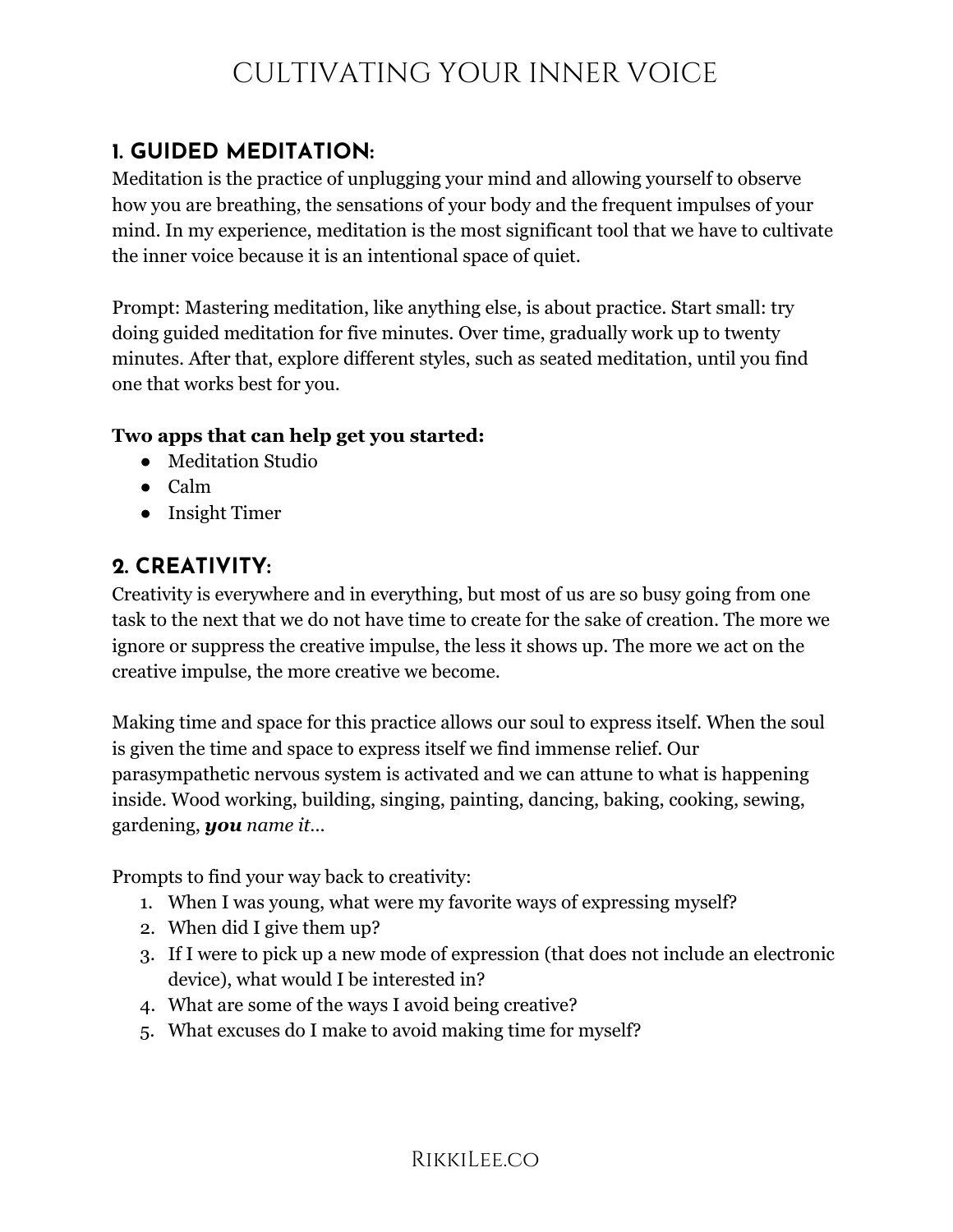### **3. TIME IN NATURE:**

Time in nature helps us cultivate a relationship with the earth. It has been proven to decrease anxiety and depression by over 60%. Natural light gives us vitamin D and helps regulate our circadian rhythms. Paying attention to the leaves changing, the ocean washing up over your feet, or feeling cool, soft grass under foot helps shift your mind away from the day to day and toward its natural rhythm. When our bodies are de-stressed there is more opportunity to hear our inner voice.

#### **Prompts:**

- Spend thirty minutes outside observing and experiencing nature
- Spend three minutes observing the change it made within

### **4. SLEEP:**

According to the ancient traditions of Chinese Medicine and Ayurveda, humans should be asleep by 10:30pm each night. Modern science tells us we need 7-9 hours of sleep yet the average adult is sleeping just six and a half hours. Evidence also shows a direct correlation between optimal brain function and sleep. When our brains are not functioning at optimal capacity we are less likely to tune in. An irritated mind will not make room for an inner voice, it will be hooked on survival.

#### **Prompt:**

- For one week commit to being in bed by 10pm
- Consciously examine the shifts that you feel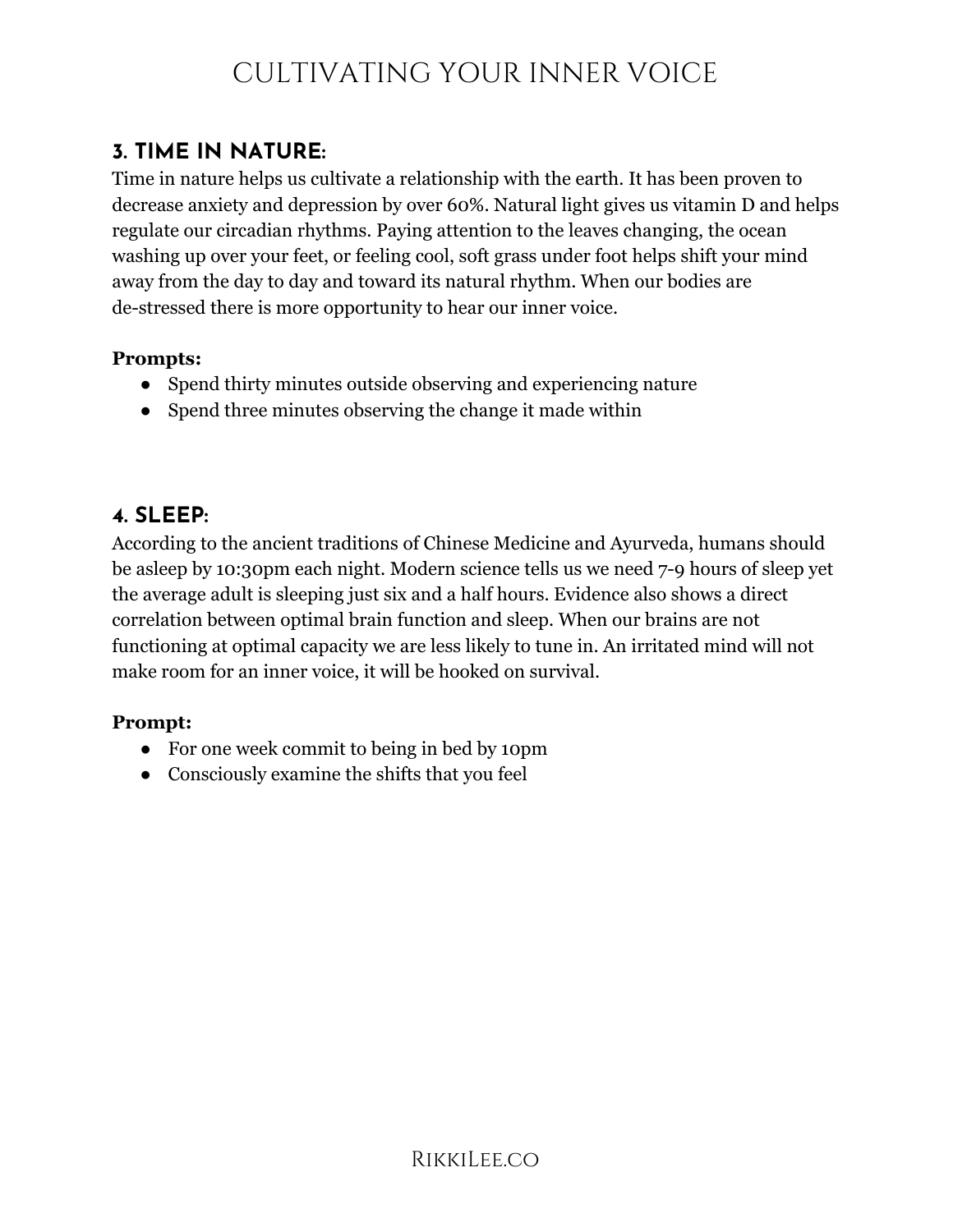## **5. SACRED TIME**:

Last Summer a large storm hit our area. For about thirty six hours the power was out because several large trees had fallen. In that time I finished reading a book I had started two months before, I tinkered around the house, I painted a bit. On the other hand, some of my friends were obsessing over the loss in productivity.

When our identity is wrapped around a valued output we betray our innate self. The innate self shrinks away from the over-active mind, and feelings of anxiety and depression creep in. These feelings are not due to not meeting the expectations of our to-do list, rather the depression is because we are not giving attention to, acknowledging or valuing the larger purpose that lives within us.

#### **Prompt:**

- Block three hours of alone time. Commit to not running errands, watching television, using technology or doing chores.
- What did you discover during this time?

## **6. CREATE BOUNDARIES AROUND YOUR ENERGY**

I learned this exercise in a book called "Deep Creativity" by Quibell, Selig and Slattery. This practice is called Code of Yes, Code of No or Thou Shall. It is simple and very effective at defining boundaries.

Many of us are living on autopilot, unconsciously aware of how we spend our energy. This exercise intends to put hard and fixed boundaries on our activities.

Left to my own devices I would do house chores for two to three hours per day and only sit down to enjoy myself when I'm physically wiped out.

#### **Here are a few** *Thou Shall* **examples to limit time devoted to house vs. creativity and time committed to the outer world vs. inner:**

- *● Thou shall only do one hour of house chores during weekdays*
- *● Thou shall only do four hours of house chores on one weekend day*
- *● Thou shall turn the phone on vibrate when at home and turn the phone off at 9pm each night.*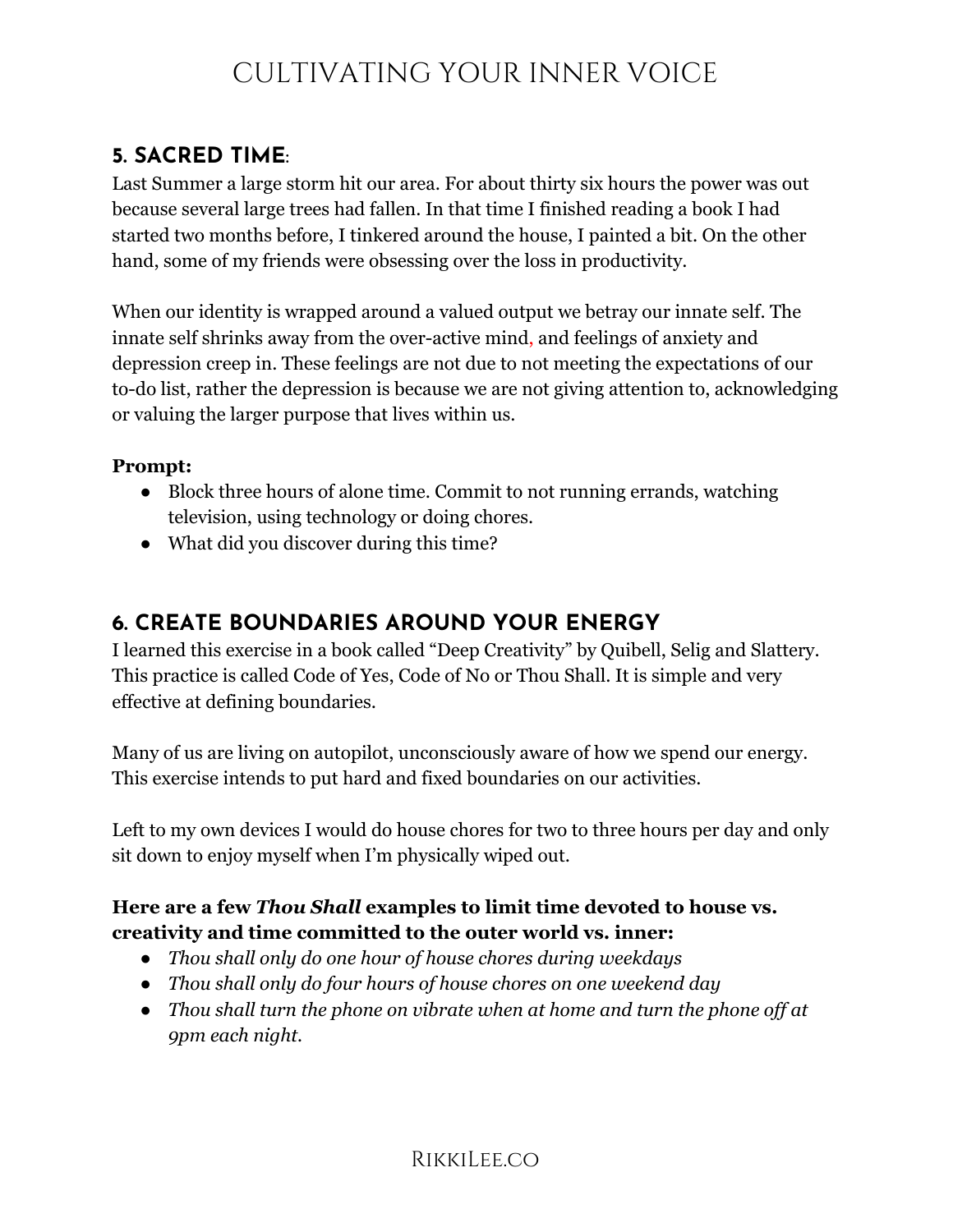#### **CODE OF YES:**

- I will meditate everyday
- I will take pottery class on Tuesday nights
- I will read the New Yorker on Saturday mornings

These things bring me incredible joy. They enrich my life. They are hard YES' that are scheduled

#### **CODE OF NO:**

- I will not have friendships out of obligation
- I will not allow people to waste my time and energy with ranting and gossip
- I will not watch more than one hour of TV per day

Truthfully, it's much easier to come up with your YES. Once that is clear, the NO's become apparent! When these boundaries are put into practice there is less noise to navigate and more space for our inner voice.

### 7. **CULTIVATE A SPIRITUAL PRACTICE:**

It is not necessary to cling to one religion or teacher but it is necessary to have a deeper understanding of the universal principles of kindness, compassion, love, benevolence and understanding, especially towards ourselves. These practices create space for our inner knowing to enter.

For me I have always resonated with Buddhist teachings. One of the most clear and articulate teachers I have found for the Western world are written by Pema Chodron.

These three Pema Chodron books are my favorite:

- *● Start Where You Are*
- *● Uncomfortable with Uncertainty*
- *● When Things Fall Apart*

*\*When engaging a spiritual teacher I would make sure to look for integrity:*

- *● Are they impeccable with their word?*
- *● Do they hold you to standards they don't hold themselves?*
- *● What happens if you disagree?*
- *● How much work have they done for themselves and who are their main influences.*

#### **RIKKILEE.CO**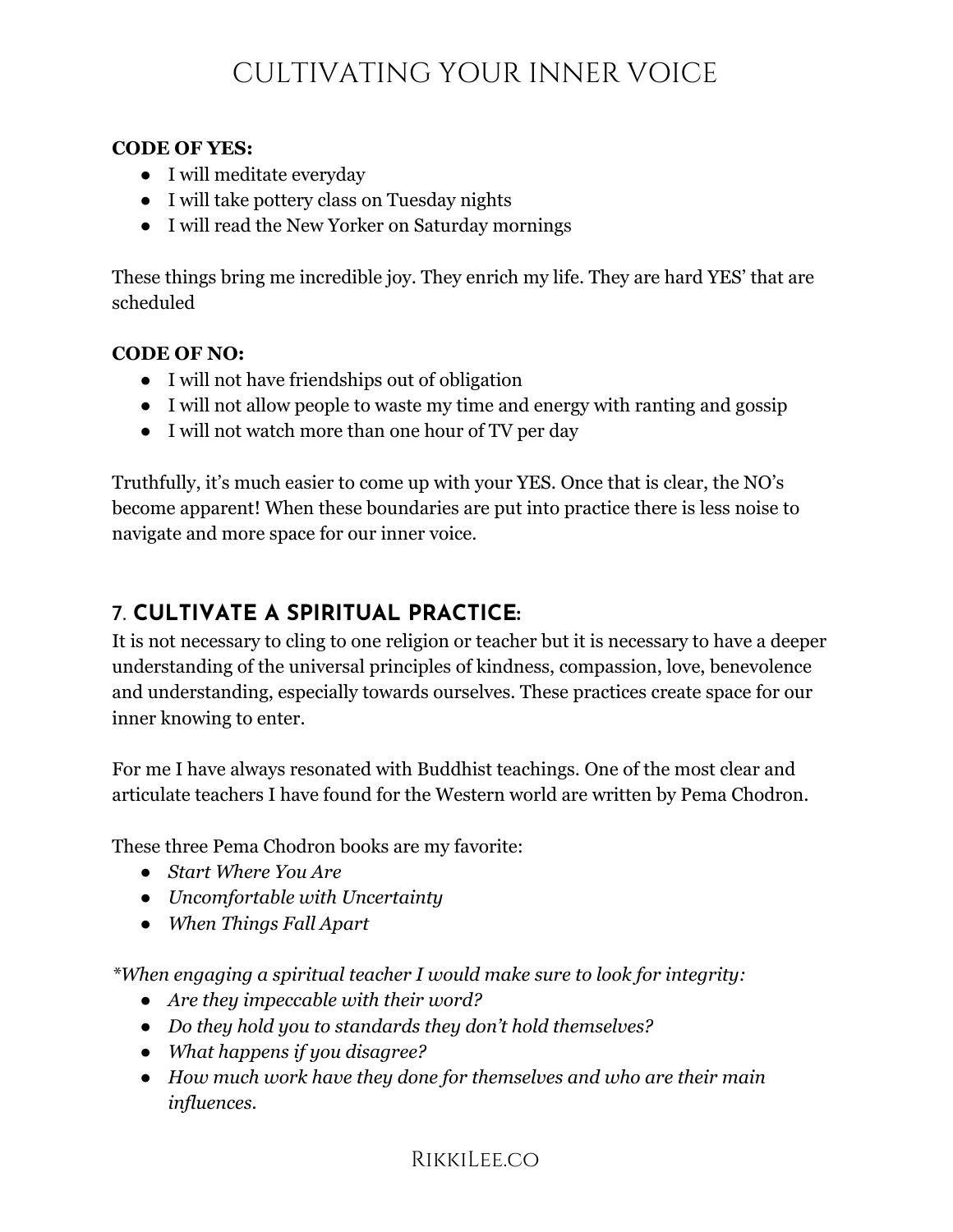## **8. STEP TOWARD THE COLLECTIVE:**

Awareness of the interconnection between all of us brings you closer to the connection with yourself. Instead of focusing on the differences between you and others, shift your attention to the spaces that you share/agree. We all want to be loved, accepted, acknowledged. Compassion for the collective is the deep desire of soul and spirit and it is communicated through your inner voice.

### 9. **PRACTICE BEING OPEN:**

New experiences can be anxiety producing but like anything, practice makes them easier. In our private lives we do not *HAVE* to do anything we don't need to but being closed to new opportunities makes us feel isolated and alone. When we practice being open to new experiences we give our inner voice a chance to override the resistance in our mind and give us valuable feedback for a better future.

#### **Prompts:**

Observe the frequency in which you automatically reply to invitations.

- Are you typically responding one way?
- Do you feel pressured to answer right away?
- Have you written off the experience before every trying it?
- Have you tried things more than once?

### **10. EXAMINE YOUR PAST:**

The past is where we develop coping mechanisms that suppress our inner voice:

- Domineering
- Disruptive
- Co-dependency
- Enmeshment
- Lack of Boundaries
- Inappropriate Sexual Behavior

#### **Prompt:**

- What behaviors of the adults around you made you feel unsafe?
- How did you avoid feeling that way?
- What did you have to tell yourself in order to survive?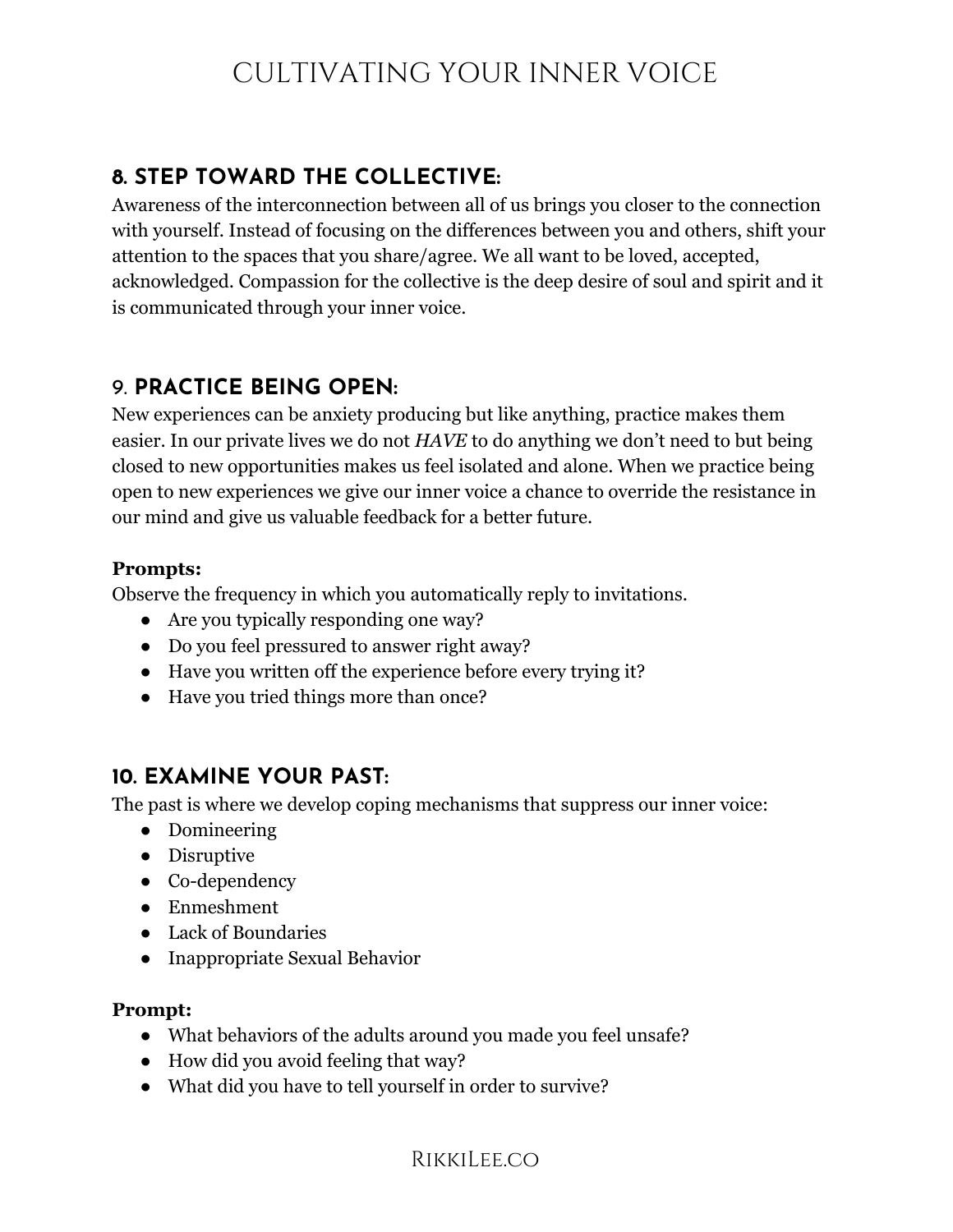## **11. MAKE ACQUAINTANCE WITH YOUR EGO**

The stories we tell ourselves are often rooted in the coping mechanisms of our childhood The ego will do everything in its power to remain in control. When we can see our stories and coping mechanisms separate from the present moment we have ego awareness. The more we practice ego awareness the more space we create for our inner voice to speak.

#### **Prompt:**

When you feel a lack of peace, ask yourself, what from my past does this remind me of? Am I reacting to that experience or am I living in the present?

## **12. EXAMINE CONFORMITY**

Conformity is also a coping mechanism for survival. As children we had to conform to the culture of our home in order to receive love and affection. As adults we often seek the same type of culture because it is what we *know*, that doesn't necessarily mean it is what is good for us. Our inner voice will rebel against the self righteous conformities...it's our job to listen.

#### **Prompts:**

- What is your relationship to conformity?
- Do you agree with the standards in your household growing up?
- How are your standards different now?
- If you could make changes, what would you do?

### **13. SET INTENTIONS**

This is different than asking for what you want. Setting intentions allows you to consciously choose your path every single day. Some people like to journal every morning. I personally like to have one dominant intention and carry it with me. The key is to not allow the intention to become a stale fixture day after day, rather a precious promise to yourself. This exercise helps you hold the messages of your inner voice with integrity.

*(Continued on next page)*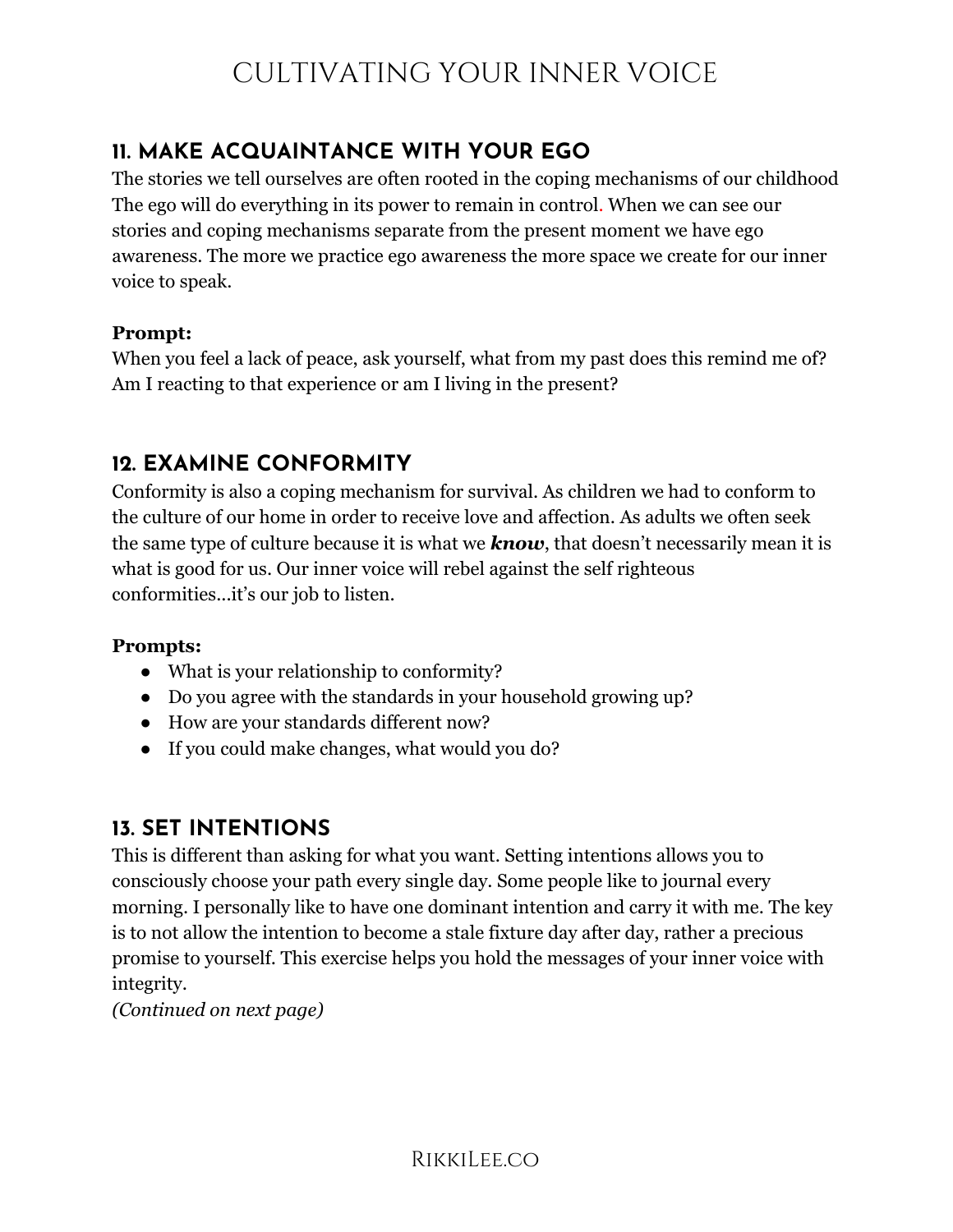#### **Examples:**

"Today I intend to walk through the world with compassion and kindness. I will not allow my mind to go dark, even when I start to feel anxious."

"Today I will stand firmly in my power. If people start to ask for too much I will show compassion for myself and for them."

## **14. PRACTICE SELF TRUST**

Self trust is about living in your personal power and being guided by love over fear. We lose self trust when we believe negative judgements and beliefs about ourselves. To regain self-trust we must realize that failure is our way of practicing life. We do this by keeping promises to ourselves. Promises kept build upon one another and soon we start to feel more secure in our decisions and the inner voice gains strength.

#### **List three promises you would like to make to yourself:**

1.

- 2.
- 3.

## **15. CREATE NEW OPPORTUNITIES BY ASKING FOR THEM**

That little nagging voice in your head that tells you to do something that doesn't make sense...that's your inner voice. It is always there, even if we do not want to give the voice power. The next time there is an innate feeling of "YES" I encourage you to listen.

#### **Prompt:**

Work through the **Big Picture, Small Victories** exercise on the next page to help you take small steps towards a larger purpose.